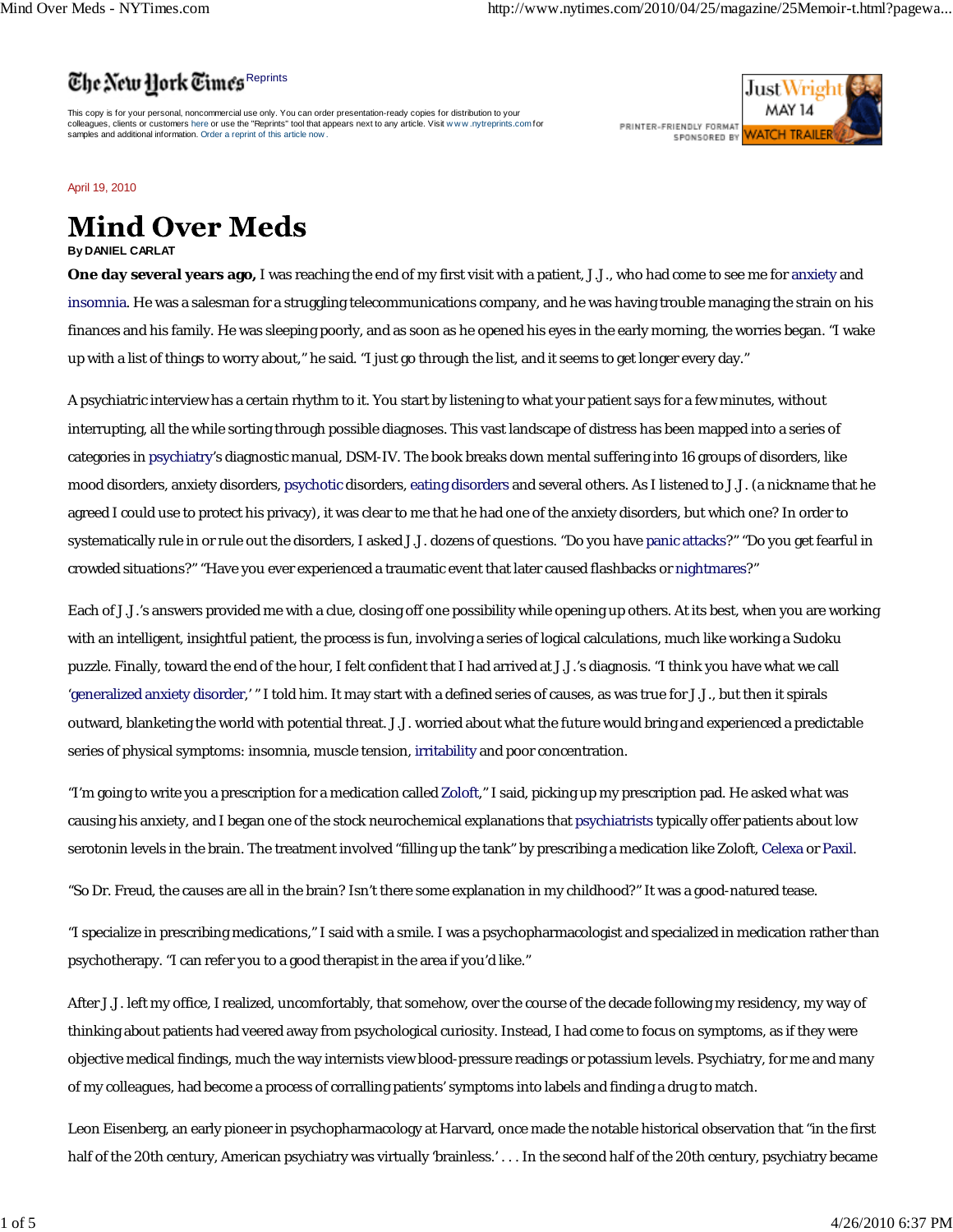virtually 'mindless.' " The brainless period was a reference to psychiatry's early infatuation with psychoanalysis; the mindless period, to our current love affair with pills. J.J., I saw, had inadvertently highlighted a glaring deficiency in much of modern psychiatry. Ultimately, his question would change the way I thought about my field, and how I practiced.

**I originally became** interested in psychiatry primarily because of my father: he is a psychiatrist practicing in San Francisco. But there was a darker side to my career choice. My mother suffered severe mental illness, with debilitating depressions and paranoid thoughts. One autumn day during my junior year in college, she committed suicide. Psychiatry then became personal, a way for me to come to terms with her illness.

I majored in psychology at U.C. Berkeley, and at U.C. San Francisco I labored through medical school's rites of passage in order to qualify for a psychiatric residency. Eventually, on a steamy July day in 1992, I stood on a Boston street, far from home, gazing at Massachusetts General Hospital (known as M.G.H.), where I was about to start my training.

This was a momentous time at M.G.H. Prozac was introduced four years earlier and became the best-selling psychiatric medication of all time. Zoloft and Paxil, two similar medications, were in the pipeline, and many of the key clinical trials for these antidepressants were conducted by psychiatrists at M.G.H. who were to become my mentors. M.G.H. and other top programs were enthralled with neurobiology, the new medications and the millions of dollars in industry grants that accompanied them. It was hard not to get caught up in the excitement of the drug approach to treatment. Psychopharmacology was infinitely easier to master than therapy, because it involved a teachable, systematic method. First, we memorized the DSM criteria for the major disorders, then we learned how to ask the patient the right questions, then we pieced together a diagnosis and finally we matched a medication with the symptoms.

But learning the formal techniques of therapy was like navigating without a compass. While I learned how to form an alliance with my patients and begin a good dialogue, becoming a skillful therapist requires much more practice than busy psychiatry residencies allow.

When my father did his residency at U.C.S.F. in the 1950s, he learned therapy well, because, with few medications available, it was the main treatment psychiatrists could offer their patients. Psychiatric residencies focused on therapy, and many residents extended their training further by enrolling in postgraduate psychoanalytic institutes. When modern medications came on the scene, my father adapted by incorporating them into his therapy practice, as did many of his colleagues. I call this the "golden" generation of psychiatrists, those currently approaching retirement age, who were skilled at offering the full package of effective psychiatric treatments to patients.

The newer generation of psychiatrists, who graduated in the 1980s and afterward, trained in programs that were increasingly skeptical of therapy and that emphasized a focus on medications. M.G.H. was by far the most influential of these modern programs. Graduates of the M.G.H. program and its sister program at nearby McLean Hospital have fanned out throughout the country, becoming chairmen of departments and leaders of the National Institute of Mental Health.

A result is that psychiatry has been transformed from a profession in which we talk to people and help them understand their problems into one in which we diagnose disorders and medicate them. This trend was most recently documented by Ramin Mojtabai and Mark Olfson, two psychiatric epidemiologists who found that the percentage of visits to psychiatrists that included psychotherapy dropped to 29 percent in 2004-5 from 44 percent in 1996-97. And the percentage of psychiatrists who provided psychotherapy at every patient visit decreased to 11 percent from 19 percent.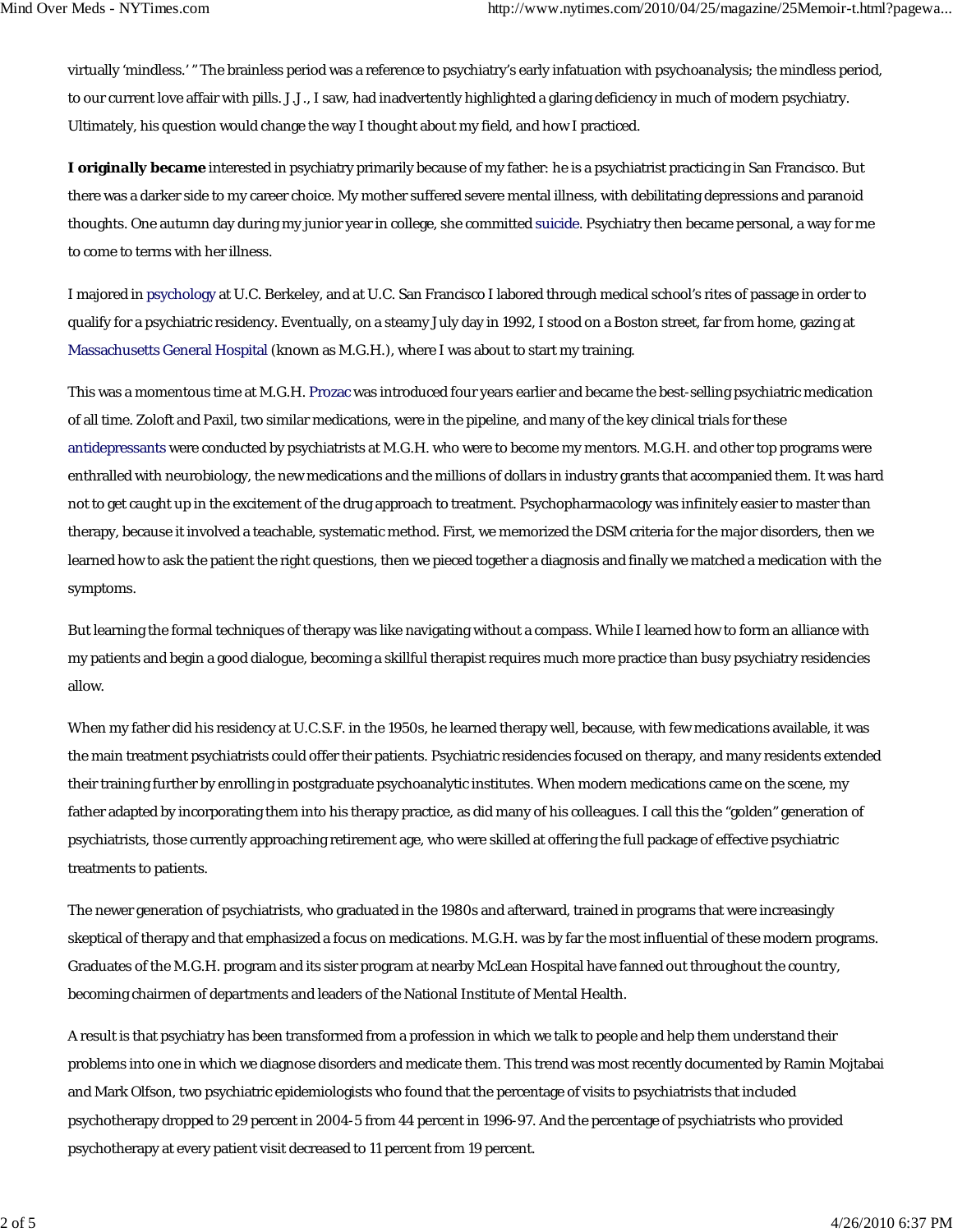While it is tempting to blame only the biologically oriented psychiatrists for this shift, that would be simplistic. Other forces are at work as well. Insurance companies typically encourage short medication visits by paying nearly as much for a 20-minute medication visit as for 50 minutes of therapy. And patients themselves vote with their feet by frequently choosing to see psychopharmacologists rather than therapists. Weekly therapy takes time and is arduous work. If a daily pill can cure depression and anxiety just as reliably, why not choose this option?

In fact, during my 15-to-20-minute medication visits with patients, I was often gratified by the effectiveness of the medications I prescribed. For perhaps a quarter of them, medications worked so well as to be nearly miraculous. But over time I realized that the majority of patients need more. One young woman I saw was referred to me by a nurse practitioner for treatment of depression that had not responded to several past antidepressants. She was struggling to raise two young children and was worried that she was doing a poor job of it. Her husband worked full time and was rarely available to help. She cried throughout our initial interview. I started her on Effexor and referred her to a social-worker colleague. She improved initially, but over the years since, her symptoms have waxed and waned. When she reports a worsening of her anxiety or depression, my first instinct is to do one of three things switch medications, increase her dosage or add another. Over the course of 15 or 20 minutes, this is about all I can offer.

My treatment of this young woman follows the "split treatment" model, but a less charitable description is "fragmented care." Like the majority of psychiatrists in the United States, I prescribe the medications, and I refer to a professional lower in the mental-health hierarchy, like a social worker or a psychologist, to do the therapy. The unspoken implication is that therapy is menial work tedious and poorly paid.

But over the past few years, research studies have shown that therapy is just as effective as medications for many conditions, and that medications themselves often work through the power of placebo. In one study, for example, researchers did a meta-analysis of studies submitted by drug companies to the F.D.A. on seven new antidepressants, involving more than 19,000 patients. It turned out that antidepressants are, indeed, effective, because on average patients taking the pills showed a 40 percent drop in depression scores. But placebo was also a powerful antidepressant, causing a 30 percent drop in depression scores. This meant that about threequarters of the apparent response to antidepressants pills is actually due to the placebo effect.

Nobody knows exactly how the mysterious placebo effect works, but it is clear that it has impacts on the brain that can be seen as clearly as medication effects. In one study conducted by pain researchers at the University of Michigan, subjects were given an ache-inducing injection of saline into their jaws and were placed in a PET scanner. They were then told that they would be given an intravenous pain treatment, but the "treatment" was merely more saline solution, acting as a placebo. The PET scan showed that the endogenous endorphin system in the brains of the subjects was activated. The patients believed so strongly that they were receiving effective treatment that their brains followed suit. Presumably, a corresponding brain change occurs when depressed patients are given placebo pills.

Like placebo, psychotherapy has typically been considered a "nonbiological" treatment, but it has become clear that therapy, like placebo, also leads to measurable changes in the brain. In an experiment conducted at U.C.L.A. several years ago, with subjects suffering from obsessive-compulsive disorder, researchers assigned some patients to treatment with Prozac and others to cognitive behavior therapy. They found that patients improved about equally well with the two treatments. Each patient's brain was PET-scanned before and after treatment, and patients showed identical changes in their brain circuits regardless of the treatment.

In depression treatment, too, pills and therapy each lead to brain changes, but in this case they appear to be intriguingly distinct. In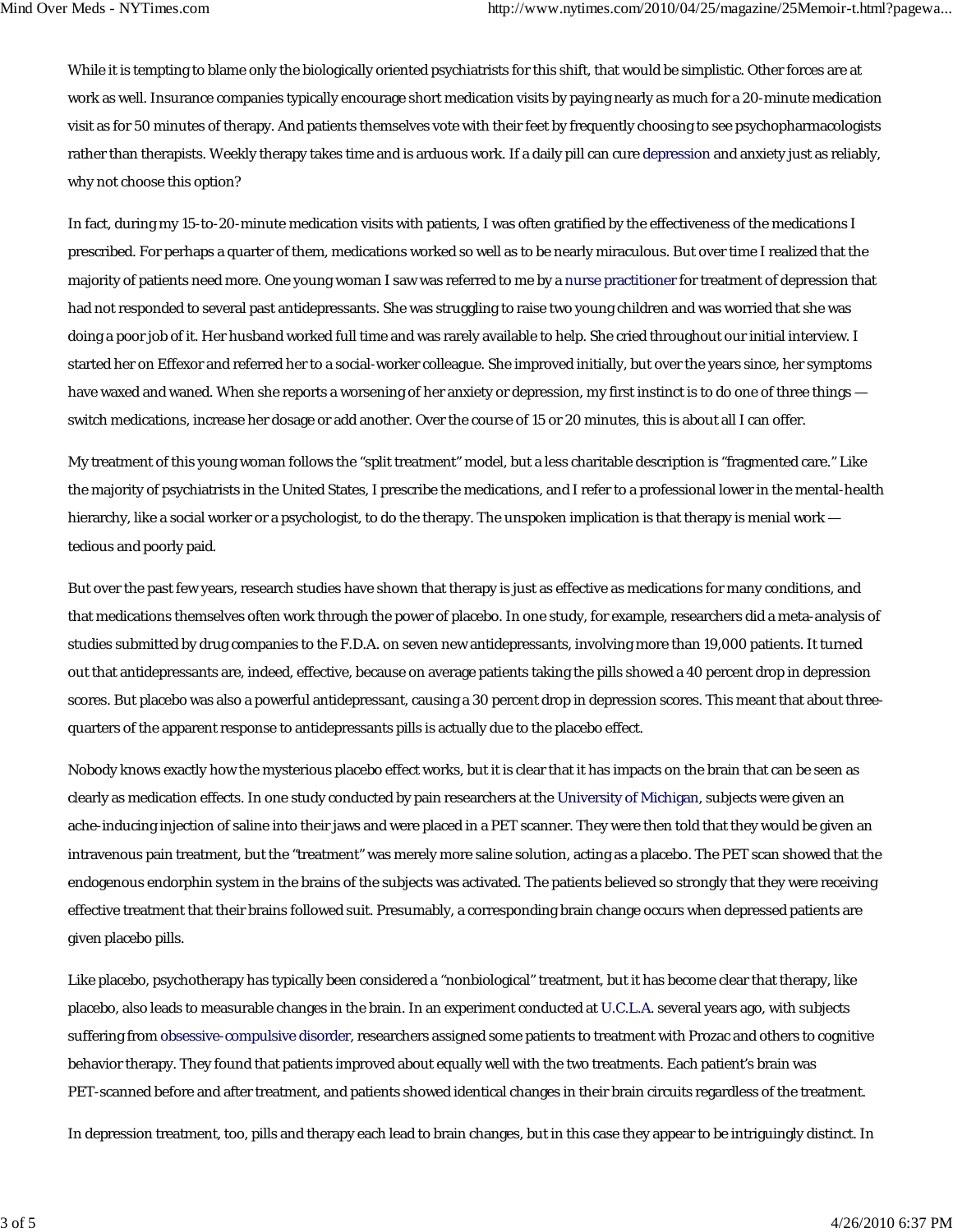studies by Helen Mayberg, a professor of psychiatric neurology at Emory University, depressed patients given cognitive behavior therapy showed decreased activity in the frontal lobe, the brain center that might be responsible for the overmagnification of life's problems that leads to depression in some patients. And they showed increased brain activity in parts of the limbic system, a brain region associated with strong emotion. But Mayberg found that when patients were given medication, their brain activities changed in the opposite direction, stimulating the frontal lobe and damping down the limbic system. "Our imaging results suggest that you can correct the depression network along a variety of pathways," she said.

Clearly, mental illness is a brain disease, though we are still far from working out the details. But just as clearly, these problems in neurobiology can respond to what have traditionally been considered "nonbiological" treatments, like psychotherapy. The split between mind and body may be a fallacy, but the split between those who practice psychopharmacology and those specializing in therapy remains all too real.

After I saw J.J., I decided that I wanted to try to change my approach to treatment. I gradually began to carve out room in my schedule for longer visits with my patients. I endeavored to do what's called "supportive" therapy, a technique favored by many therapists and involving basic problem solving and emotional support. It is a bit like what a friend would do for another friend offering advice in times of trouble, but more elaborate and with an accompanying raft of studies endorsing its effectiveness in psychiatry.

When I started to probe my patients, I realized I barely knew most of them. I had exuberantly documented their moods, sleep habits, energy levels and whether they had suicidal thoughts, but I didn't know what made them tick as people. For example, I had treated Jane (her middle name), a health care administrator in her 40s, for depression and bulimia for many years, focusing on a complicated combination of medications like Effexor, Provigil and Xanax. Then she had a depressive relapse. This time, rather than simply adjusting her medication, I asked her what was going on in her life. I found out that her boss had recently given her an impossible assignment to complete and had berated her when the results were not to his liking. It seemed clear to me that her depression was partly triggered by the fact that she blamed herself for her boss's poor communication skills and managerial lapses. I encouraged her to question that assumption each time it popped into her mind. Over the next few visits, she improved — relating better to her boss, able to take his criticism with a grain of salt and feeling more confident.

But while my simple therapeutic suggestions were helpful, as Jane and I continued to explore her work issues in detail, she said that she often lacked focus on the job. Knowing that poor concentration can be a symptom of depression, I asked if she associated her distractibility with periods of sadness. But she said there was no such correlation with her moods.

I wondered if she might have an adult version of attention deficit disorder. Indeed, carefully reviewing her years in school, I saw she was always easily distracted but overcame this problem by working extra hard, and managed to achieve good grades. Even now, her job performance was consistently rated as excellent, but the extra work this entailed sapped her energy.

I decided to prescribe her a version of Ritalin, the standard treatment for A.D.D. The next month, she said she felt that this medication had turned her life around. Not only did she feel more focused and productive at work, but she was more apt to get things done at home, which in turn enhanced her mood, indirectly improving her depression.

Is Jane's story an argument for psychiatrists providing both medication and some sort of psychotherapy? I think it is. This does not mean that dedicated psychotherapists are not crucial — they are, because they can provide the in-depth therapy that psychopharmacologists will never have time to deliver. When our patients need more from us than just medication, however, we